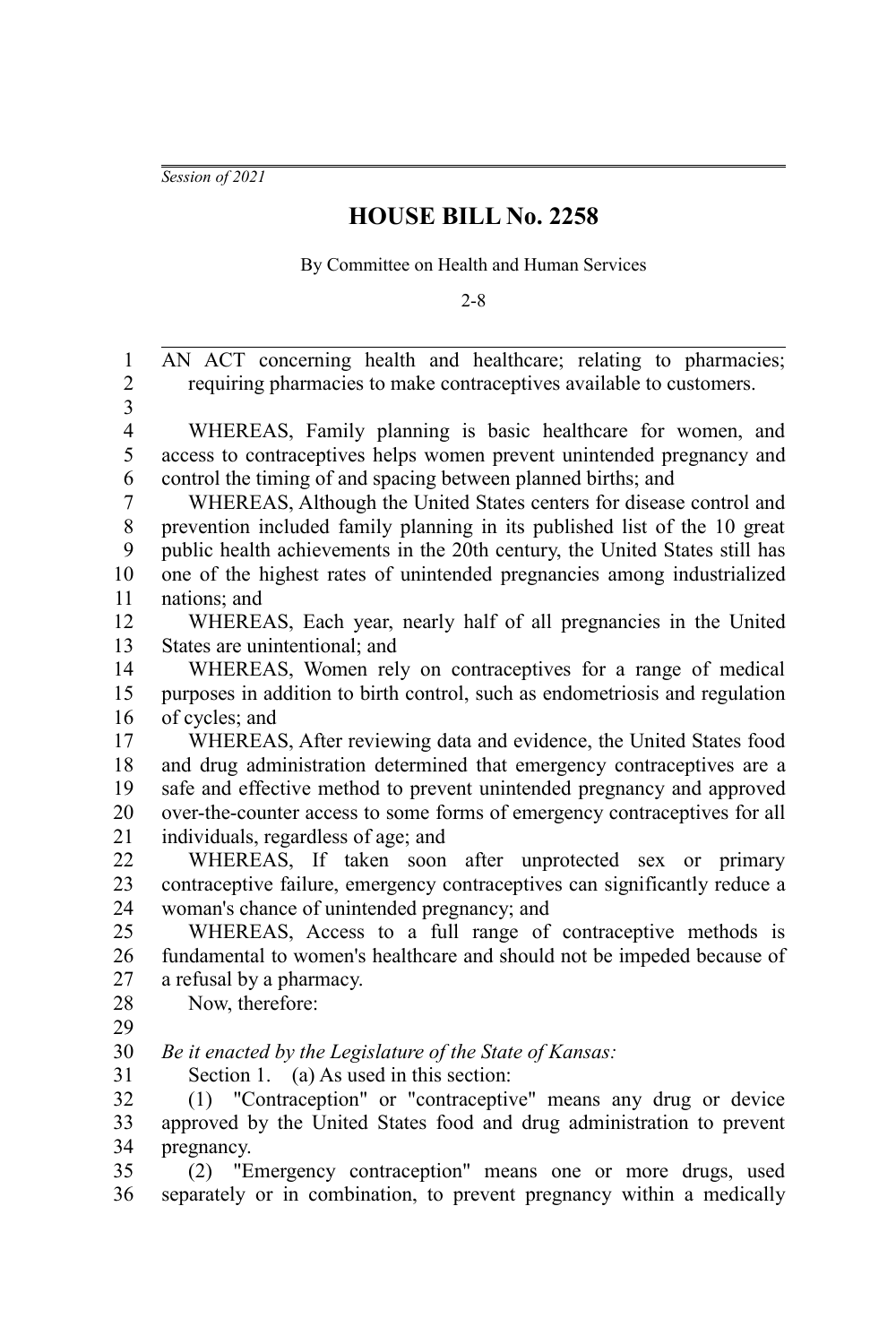recommended amount of time after sexual intercourse. 1

(3) "Employee" means a person hired, by contract or any other form of an agreement, by a pharmacy. 2 3

(4) "Pharmacy" means an entity that is licensed by the state board of pharmacy under the pharmacy act of the state of Kansas to engage in the business of selling prescription drugs at retail and that employs one or more employees. 4 5 6 7 8

(5) "Product" means a United States food and drug administrationapproved drug or device. 9

(6) "Professional clinical judgment" means the use of professional knowledge and skills to form a clinical judgment, in accordance with prevailing medical standards. 10 11 12

(7) "Without delay," with respect to a pharmacy dispensing, providing a referral for or ordering contraception or transferring a prescription for contraception, means within the usual and customary time frame at the pharmacy for dispensing, providing a referral for or ordering other products or transferring a prescription for other products. 13 14 15 16 17

(b) (1) If a customer requests a contraceptive that is in stock, the pharmacy shall ensure that the contraceptive is provided to the customer without delay. 18 19 20

(2) If a customer requests a contraceptive that is not in stock, the pharmacy shall immediately inform the customer that the contraceptive is not in stock and offer the customer the following options without delay: 21 22 23

(A) If the customer prefers to obtain the contraceptive through a referral or transfer, the pharmacy shall locate a pharmacy of the customer's choice or the closest pharmacy confirmed to have the contraceptive in stock and refer the customer or transfer the prescription to such pharmacy; or 24 25 26 27 28

(B) if the customer prefers for the pharmacy to order the contraceptive, the pharmacy shall obtain the contraceptive under the pharmacy's standard procedure for expedited ordering of medication and notify the customer when the contraceptive is available. 29 30 31 32

33

(3) The pharmacy shall ensure that the pharmacy's employees do not:

(A) Intimidate, threaten or harass customers in the delivery of services relating to a request for contraception; 34 35

(B) interfere with or obstruct the delivery of services relating to a request for contraception; 36 37

(C) intentionally misrepresent or deceive customers about the availability of contraception or a contraceptive's mechanism of action; 38 39

(D) breach medical confidentiality with respect to a request for contraception or threaten to breach such confidentiality; or 40 41

(E) refuse to return a valid, lawful prescription for contraception upon customer request. 42 43